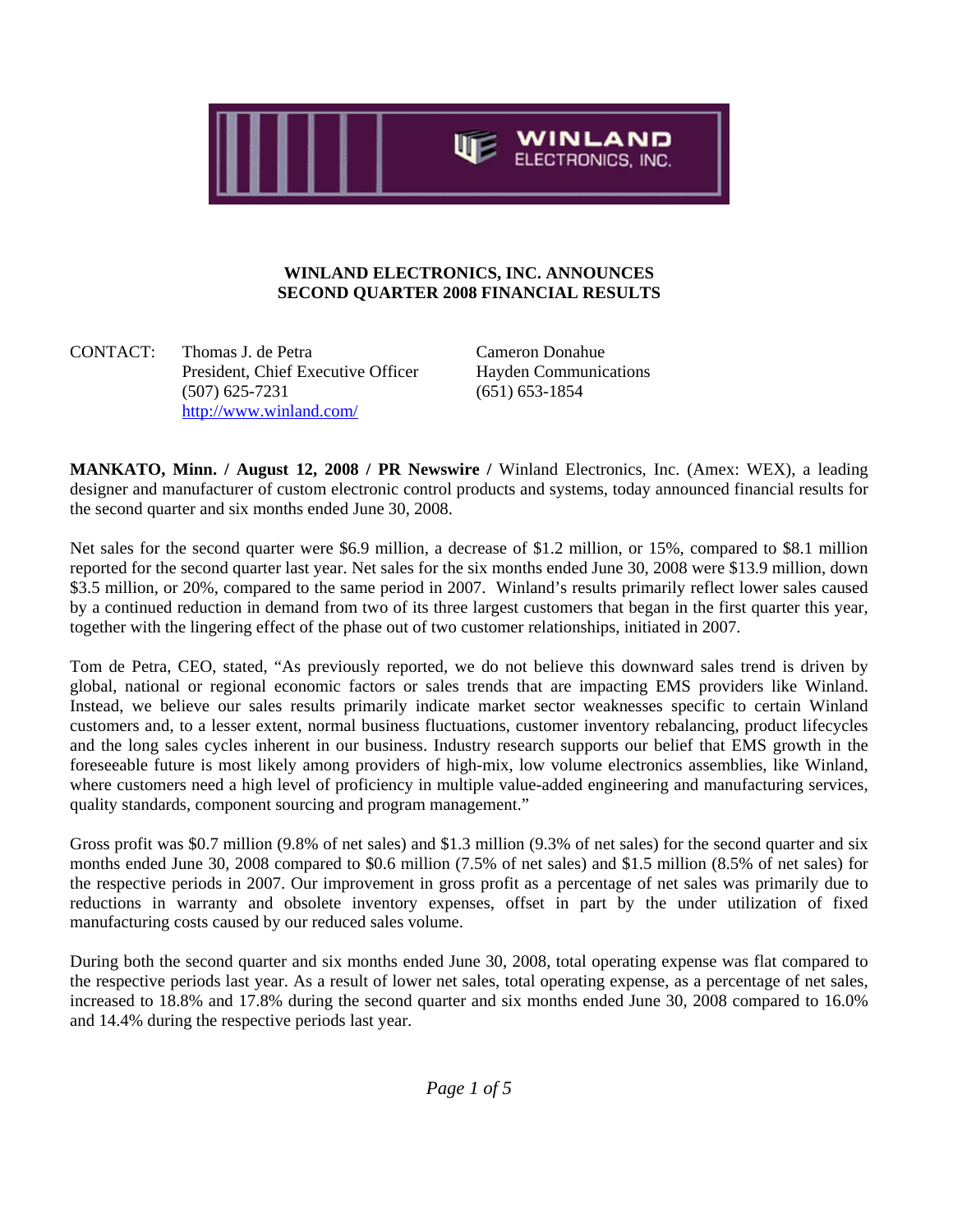The Company incurred operating losses of \$617,000 and \$1,186,000 for the three and six months ended June 30, 2008, respectively, compared to \$691,000 and \$1,034,000 last year. Our net loss was \$0.8 million or \$0.21 per basic share for the second quarter ended June 30, 2008 compared to a net loss of \$0.5 million or \$0.14 per basic share for the same period in 2007. The loss was the result of the under utilization of manufacturing fixed costs due to a \$1.2 million decrease in net sales compared to a year ago. For the six months ended June 30, 2008, we incurred a net loss of \$1.1 million or \$0.31 per basic share compared to the \$0.8 million net loss or \$0.21 per basic share for the same period in 2007. The loss for the six month period was characteristic of the second quarter, and was primarily the result of the under utilization of manufacturing fixed costs due to a \$3.5 million decrease in net sales compared to one year ago.

As previously reported, during the first quarter, Winland initiated an organizational realignment of our manufacturing, operations and materials groups, and launched change initiatives to enhance program management, information systems, documentation, NPI, quotation and inventory management. The Company's experienced new leaders from within the EMS industry were charged with establishing operational practices and processes that could support a high growth business model combining organic growth and growth by future acquisitions.

During the second quarter, we took our realignment to the next level with the promotion and expanded responsibilities of our newly appointed Vice President of Operations and Supply Chain. Similarly, we made our first hire of a senior program manager under the enhanced new program management role. He brings Winland more than 15 years of experience with top performing EMS providers. Subsequent to the end of the second quarter, we identified an Executive Sales Leader candidate with 25 years EMS experience to replace our former Senior Vice President of Sales and Marketing. We have extended an offer of employment to this individual and anticipate a start date in early September.

The Company completed the second quarter 2008 with \$5.8 million in working capital and a current ratio of 2.8 to 1. At June 30, 2008 the Company had \$175,000 outstanding on its revolving line-of-credit with no balance outstanding as of December 31, 2007.

Mr. de Petra concluded, "We believe the operational changes taking place will begin to favorably impact financial performance in the third and fourth quarter, primarily due to an anticipated reduction in negative variances for labor and materials. We expect that secondary benefits of these operational change initiatives will be improved on-time delivery, quality and customer retention. Some initiatives will be completed near the end of 2008, including advancements in manufacturing engineering and the establishment of formal Lean/Six Sigma training and implementation. We believe that when fully implemented, the benefits of all current operational initiatives will be sustainable as the Company continues to build EMS industry world-class operations and business practices."

# **Conference Call**

Management will conduct a conference call to discuss its financial results for the second quarter ended June 30, 2008 today at 4:30 p.m. ET. Interested parties may access the call by calling 800-762-8779 from within the United States, or 480-248-5081 if calling internationally, approximately five minutes prior to the start of the call. A replay will be available through August 19, 2008 and can be accessed by dialing 800-406-7325 (U.S.), 303-590-3030 (Int'l), passcode 3906826.

This call is being web cast by ViaVid Broadcasting and can be accessed at Winland Electronics' website at http://www.winland.com. The web cast may also be accessed at ViaVid's website at http://www.viavid.net. The web cast can be accessed until September 12, 2008 on either site. To access the web cast, you will need to have the Windows Media Player on your desktop. For the free download of the Media Player please visit: http://www.microsoft.com/windows/windowsmedia/en/download/default.asp.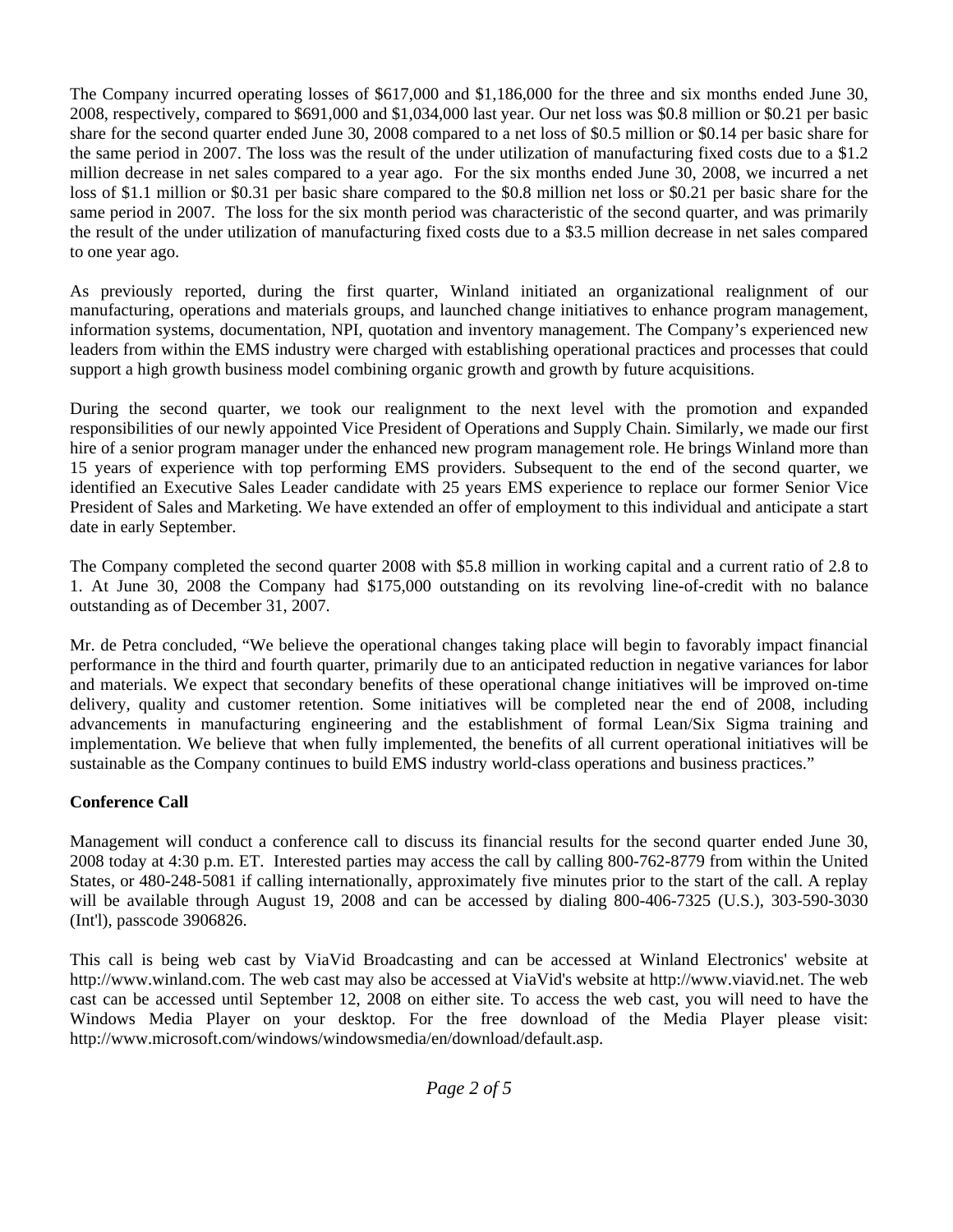# **About Winland Electronics**

Winland Electronics, Inc. is a manufacturer providing a variety of products to customers within the trucking, electronic testing, medical, critical environment monitoring and bedding markets primarily in North America. The Company operates in two business segments: Electronic Manufacturing Services (EMS) and Proprietary Products. EMS provides complete product realization services to OEM customers by providing value-added services which include product concept studies, product design, printed circuit board design, design for manufacturing, higher level assembly and box build, and legacy support. Proprietary Products develops and markets an established family of environmental security products that can monitor critical environments. The Company's environmental security products include simple and sophisticated microprocessor and mechanically controlled sensors and alarms that monitor and detect critical environmental changes, such as changes in temperature or humidity, water leakage and power failures. Winland Electronics, Inc. is based in Mankato, Minnesota.

# **Cautionary Statements**

Certain statements contained in this press release and other written and oral statements made from time to time by the Company do not relate strictly to historical or current facts. As such, they are considered forward-looking statements, which provide current expectations or forecasts of future events. The statements included in this release with respect to the following matters are forward looking statements; (i) that our downward sales trend is not driven by global, national or regional economic factors or sales trends that are impacting other EMS providers; (ii) that our organizational realignment may support a high growth business model combining organic growth by future acquisitions; (iii) that a replacement for our former Senior Vice President of Sales and Marketing will start in early September; and (iv) that our operational changes will begin to favorably impact the Company's financial performance in the third and fourth quarter, that these changes will be sustainable and will improve on-time delivery, quality and customer retention. These statements involve a variety of risks and uncertainties, known and unknown, including among other risks that (i) our downward sales trend is driven by the global, national or regional economic factors; (ii) that our global realignment will not support a high growth business model; (iii) that a replacement for our former Senior Vice President of Sales and Marketing has not been found; (iv) that our operational changes will not begin to favorably impact the Company's financial performance in the third and fourth quarter, if at all, and that such changes will not be sustainable and will improve on-time delivery, quality and customer retention. Consequently, no forward-looking statement can be guaranteed and actual results may vary materially.

-Tables Follow-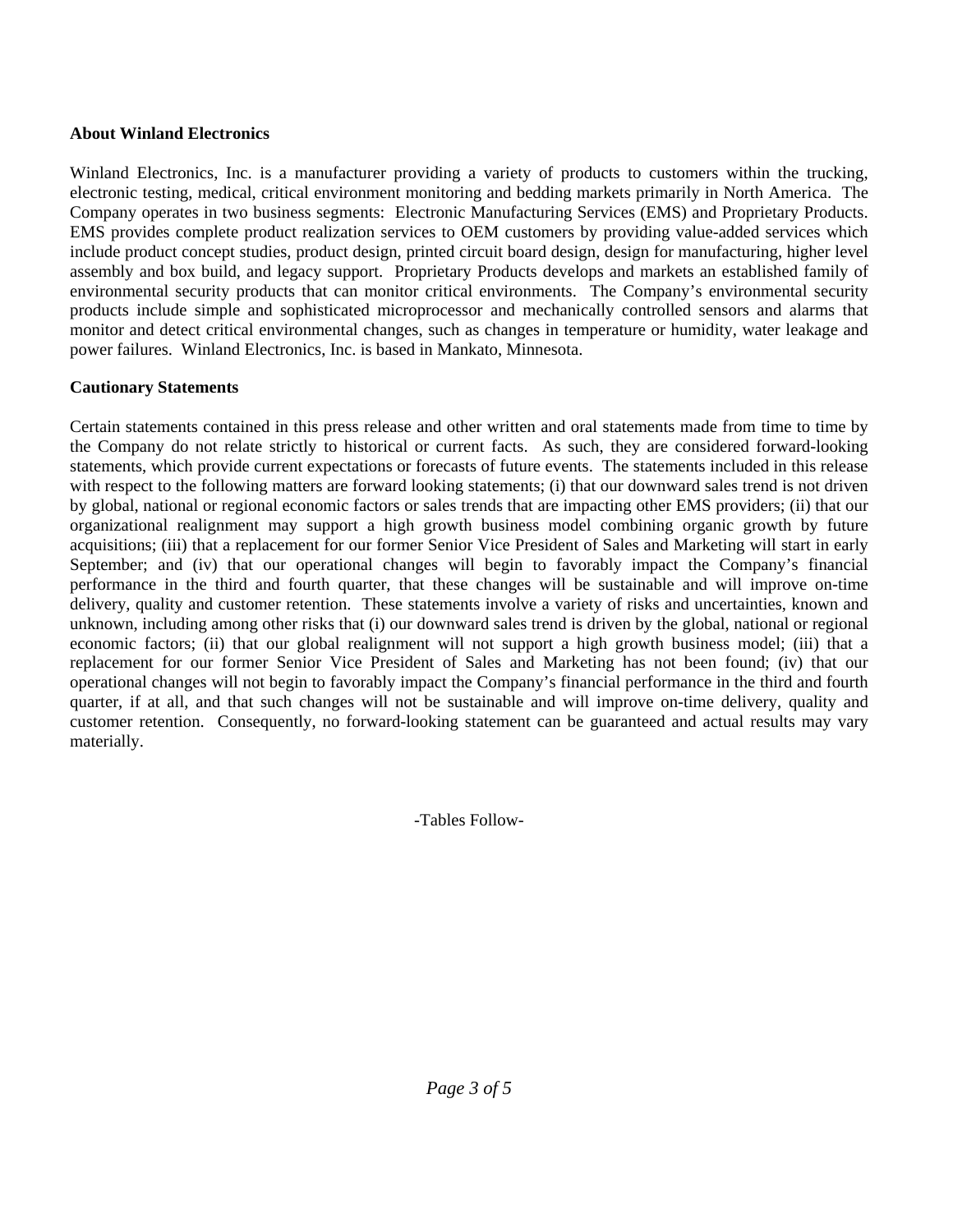#### **WINLAND ELECTRONICS, INC. CONDENSED BALANCE SHEETS**

(In Thousands of Dollars)

| <b>ASSETS</b>                                                     |    | June 30, 2008            |                           | December 31, 2007  |  |
|-------------------------------------------------------------------|----|--------------------------|---------------------------|--------------------|--|
|                                                                   |    | $\overline{U}$ naudited) |                           |                    |  |
| <b>Current Assets</b>                                             |    |                          |                           |                    |  |
| Cash                                                              | \$ |                          | \$                        | 1,152              |  |
| Accounts receivable, less allowance for doubtful accounts of \$25 |    | 3,569                    |                           | 3,436              |  |
| Refundable income taxes                                           |    | 601                      |                           | 389                |  |
| <b>Inventories</b>                                                |    | 4,390                    |                           | 4,708              |  |
| Prepaid expenses and other assets                                 |    | 389                      |                           | 253                |  |
| Deferred income taxes                                             |    | $\blacksquare$           |                           | 400                |  |
| <b>Total current assets</b>                                       |    | 8,949                    |                           | 10,338             |  |
| Property and equipment at cost                                    |    | 11,913                   |                           | 11,827             |  |
| Less accumulated depreciation                                     |    | (6,792)                  |                           | (6, 410)           |  |
| Net property and equipment                                        |    | 5,121                    |                           | 5,417              |  |
| <b>Total assets</b>                                               | \$ | 14,070                   | $\boldsymbol{\mathsf{S}}$ | 15,755             |  |
| <b>LIABILITIES AND STOCKHOLDERS' EQUITY</b>                       |    |                          |                           |                    |  |
| <b>Current Liabilities</b>                                        |    |                          |                           |                    |  |
| Revolving line of credit agreement                                | \$ | 175                      | \$                        |                    |  |
| Current maturities of long-term debt                              |    | 441                      |                           | 512                |  |
| Accounts payable                                                  |    | 1,685                    |                           | 1,729              |  |
| Accrued expenses:                                                 |    |                          |                           |                    |  |
| Compensation                                                      |    | 416                      |                           | 733                |  |
| Allowance for rework and warranty costs                           |    | 175                      |                           | 160                |  |
| Other                                                             |    | 255                      |                           | 219                |  |
| <b>Total current liabilities</b>                                  |    | 3,147                    |                           | 3,353              |  |
| Long Term Liabilities                                             |    |                          |                           |                    |  |
| Long-term debt, less current maturities                           |    | 1,259                    |                           | 1,471              |  |
| Deferred income taxes                                             |    |                          |                           | 282                |  |
| Deferred revenue                                                  |    | 134                      |                           | 138                |  |
| Other long term tax liabilities                                   |    | 129                      |                           | 129                |  |
| <b>Total long-term liabilities</b>                                |    | 1,522                    |                           | $\overline{2,020}$ |  |
| Stockholders' Equity                                              |    |                          |                           |                    |  |
| Common stock, par value \$0.01 per share; authorized 20,000,000   |    |                          |                           |                    |  |
| shares; issued and outstanding 3,656,668 and 3,640,741 shares as  |    |                          |                           |                    |  |
| of June 30, 2008 and December 31, 2007, respectively.             |    | 37                       |                           | 36                 |  |
| Additional paid-in capital                                        |    | 4,854                    |                           | 4,691              |  |
| Retained earnings                                                 |    | 4,510                    |                           | 5,655              |  |
| <b>Total stockholders' equity</b>                                 |    | 9,401                    |                           | 10,382             |  |
| Total liabilities and stockholders' equity                        | \$ | 14,070                   | \$                        | 15,755             |  |